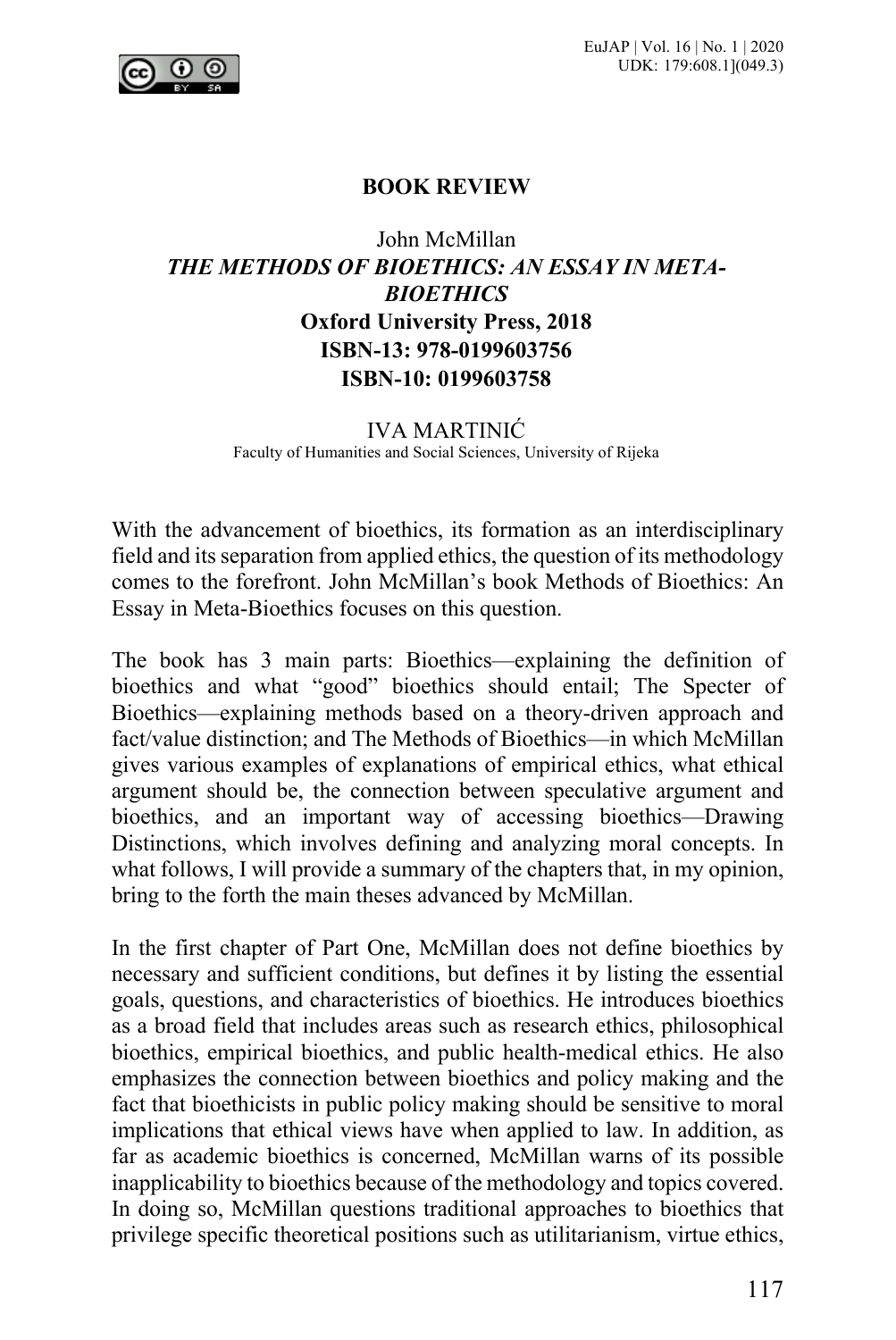deontological approaches, and theology, thereby diminishing a possible interdisciplinary approach to moral phenomena in practical and complex situations. McMillan argues that the main goal of bioethics is to include moral reasoning to address practical issues in order to create reflective, normative arguments that meet the needs of patients, physicians, and public policy.

In Chapter Three, McMillan seeks to distinguish the definition of bioethics as an interdisciplinary field from what constitutes "good" bioethics. McMillan proposes that moral reasoning, understood as a process in which practical moral questions and relevant facts are extrapolated and subjected to normative arguments, should be the main method of good bioethics. Moral reasoning in bioethics involves not only philosophical theorizing about ethics, but it also relies on norms grounded in legal systems and professional contexts that are essential for solving practical problems. Thus, McMillan emphasizes practical normativity as a necessary feature of good bioethics because it contributes to understanding and problem solving.

McMillan summarizes the history of debates in bioethics by reflecting on the main ideas brought by these debates. With respect to the discussions of bioethics, McMillan concludes that bioethics involves: interdisciplinary research, the application of moral reasoning, the structure of different fields of work, and most importantly, the education of the reader on methodological skills in direct practice, which is also the purpose of this book.

In the second part of the book, McMillan looks at different views on bioethics – The Moral Mantra and the Tedious Theory Tendency, The Ethics Sausage Machine, Philosopher Kings and Other Queens of the Sciences. The moral mantra signifies the tendency of bioethics to be laden with the shadows of different approaches. That is, McMillan believes that normative moral theories are not so useful in applied ethics because concentrating only on action that are motivated by moral principles can be restrictive of bioethics. Thus, in the section, The Moral Mantra and the Tedious Theory Tendency, McMillan emphasizes the privileged status of normative moral theories as a major problem. In addition to utilitarianism, deontological ethics, theology, and virtue ethics, more recent theories such as empirical, feminist, and narrative ethics also do not facilitate the pursuit of bioethics. McMillan draws such conclusions primarily from the four principles enacted in the 1970s by Tom Beauchamp and James Childress who sought to unify the moral theories into 4 fundamental principles (autonomy, justice, beneficence, and non-maleficence) that would serve as a framework for delivering ethical justification.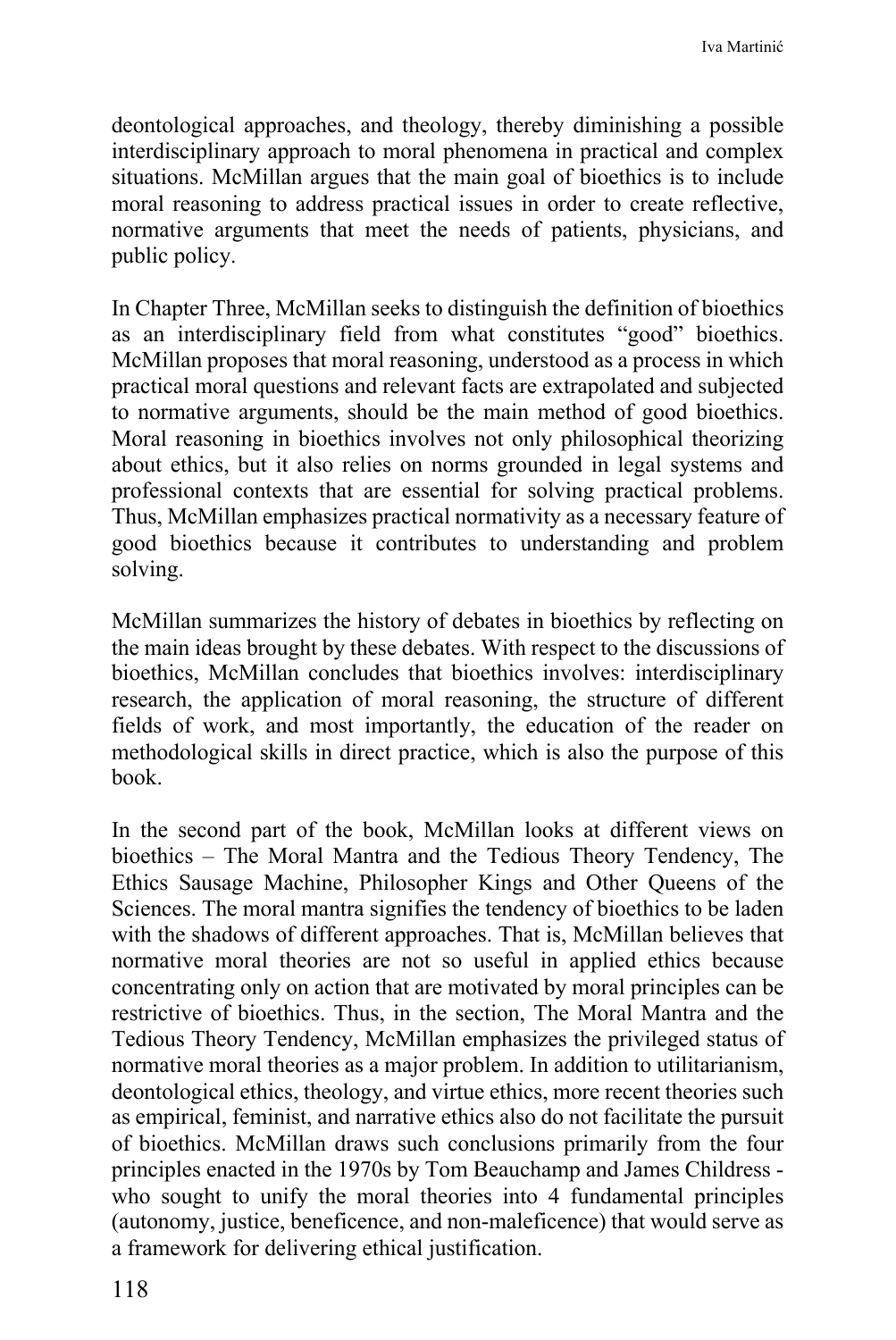According to McMillan, theory-driven approaches, such as deontological ethics, utilitarianism, and theology, pose a threat to bioethics because they might include other premises that contradict our normative intuitions. This is a problem McMillan calls the "Ethics Sausage Machine". If we do not accept the whole "machine" (e.g. utilitarianism) we will not accept the "sausage" (arguments based on the theory).

McMillan believes that too much theory in bioethics can weaken our moral intuitions, and as examples of this he criticizes Peter Singer's utilitarianism, Pope Paul VI's Humanae Vitae and neo-Kantian deontology. McMillan argues that theoretical approaches include ingredients (in the form of a premise) that are not practical for specific bioethical issues. The next problem includes philosophers who think they are always right because they think they possess the methodological key to solving bioethical issues. In this regard, McMillan points out that bioethics is not only about philosophy because philosophy is not the only discipline that can deal with bioethics and the usefulness of moral theory is often over-emphasized. An approach without a specific, privileged demand for a particular theory (without special pleading) is required, and one must strive for progressive interdisciplinary work rather than isolated work of different disciplines.

McMillan's further discussion extends to the fact/value distinction in which he covers logical positivists, Hilary Putnam, the Humean distinction between is and ought statements, and Moore's naturalistic fallacy. McMillan builds on Putnam, pointing out that bioethical concepts ignore the distinction between facts and values, because sometimes they are taken as descriptive while at other times they are used as normative concepts. McMillan agrees with this and criticizes the passing of laws based on what people think and concludes that if ethics is nothing but subjective feeling of an individual and says nothing about the world then public opinion survey is suitable for bioethics. The weakness of McMillan's claim is that he does not explain the reason why only experts should do bioethics, nor does he say who the experts are. McMillan mentions the conceptual approach as wanting in certain respects. When it comes to the conceptual approach, as opposed to the empirical approach to bioethics, McMillan favors the latter because the conceptual approach as a purely theoretical endeavor might not be taken seriously enough by all the relevant parties involved in a bioethical issue. This also calls for the empirical involvement in bioethics as the way forward.

In Chapters 6 through 10, McMillan introduces the methods of Speculative Reason and Drawing Distinctions. Given these methods, McMillan suggests that bioethics should be rigorous and systematic and that it must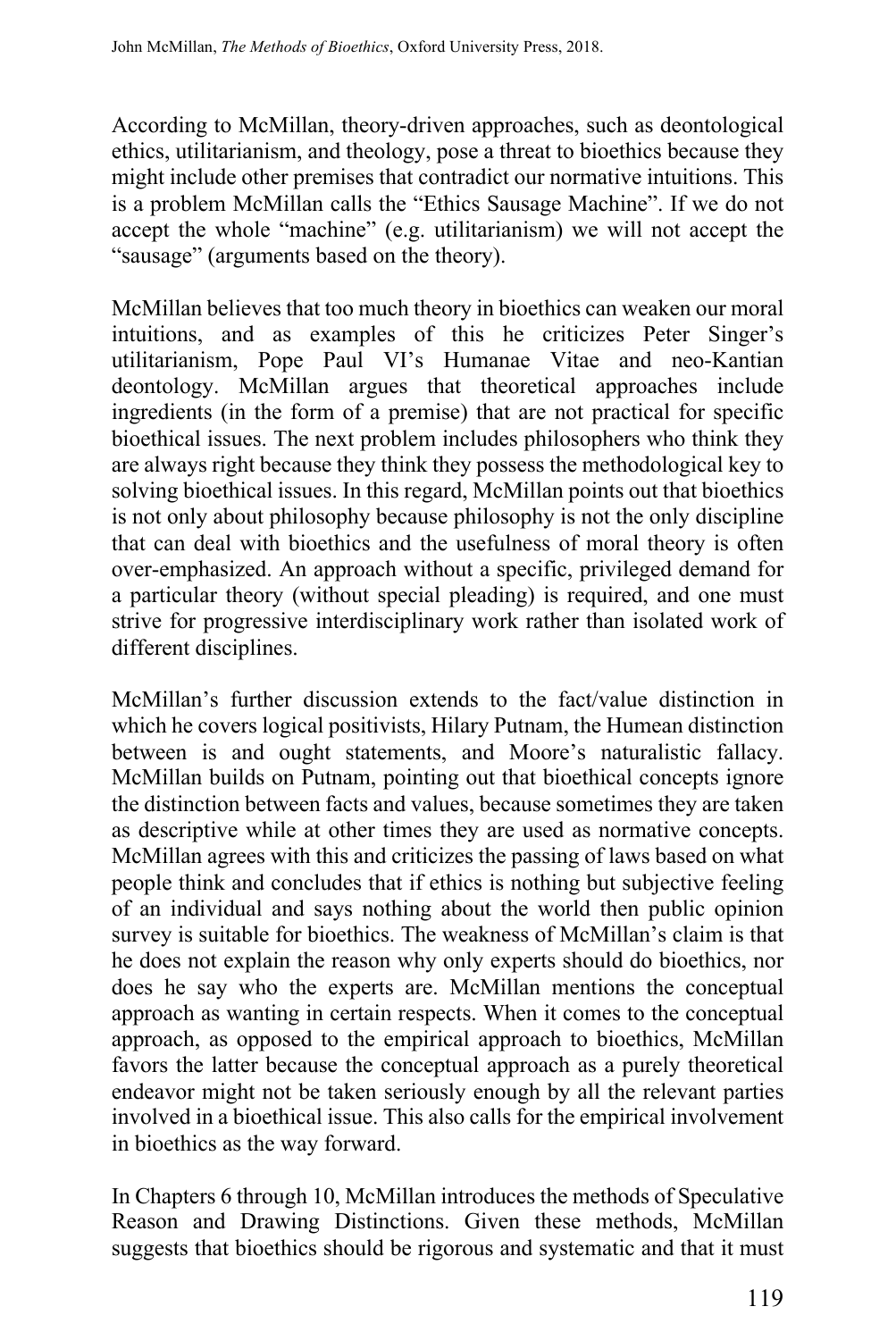be practically normative and empirical. Drawing Distinctions is a fundamental method in law and sociology and in any discipline that relies on distinguishing and clarifying concepts that play an important role in discussions or in problem-solving. By combining Socratic speculative reason and conceptual analysis, McMillan's view becomes more akin to the methodology of analytic philosophy. Thus, it may be unclear to nonphilosophers but also non-bioethics practitioners how exactly all of these disciplines will contribute to producing a "good bioethics" argument. It seems that the explanation of exactly how in practice bioethics embraces different methodologies of medicine, sociology, law and philosophy, and what exactly is their job, seems to be missing. This methodology does not necessarily tell us what to do but to act with caution in how we act. In addition to these methods, McMillan cites examples of constructing ethical syllogisms, counterexamples, introducing moral concepts, transcendental distinction, slippery slope arguments, and so on.

Chapter nine includes a series of detailed examples that McMillan uses to show how his approach can work in an interdisciplinary context. This chapter emphasizes cases where interdisciplinary bioethical skills might be usefully applied. To illustrate this point, McMillan uses as examples the concept of "futility" of treatment in the euthanasia debate and a 2013 New Health Inc. case where there was a complaint about unlawful adjustment of intake of fluoride into drinking water. With these examples, McMillan emphasizes the importance of drawing distinctions that signify important moral differences. As one of the more sophisticated argumentative strategies, McMillan points out that sometimes a concept does not imply what one thinks it does. Clarifying an ambiguous concept usually involves considering possible ways in which the concept might be interpreted, and then checking whether the concept is performing the needed normative work.

In general, McMillan indicates that the book was written for beginners who want to study bioethics as well as those who are more familiar with bioethics and are interested in expanding their knowledge. I tend to agree with these views. I would like to add that the detailed descriptions of empirical case studies in the book provide a good overview for those who wish to pursue bioethics without a background in philosophy. In addition, many examples of McMillan's arguments can serve as a template for teachers to work with students of philosophy because they put emphasis on problematic research and argumentation that are based on real-life situations. This book can also be used to connect students of philosophy with students of medicine, law, sociology and history, with the aim of jointly exploring problematic practical situations. Thus, I highly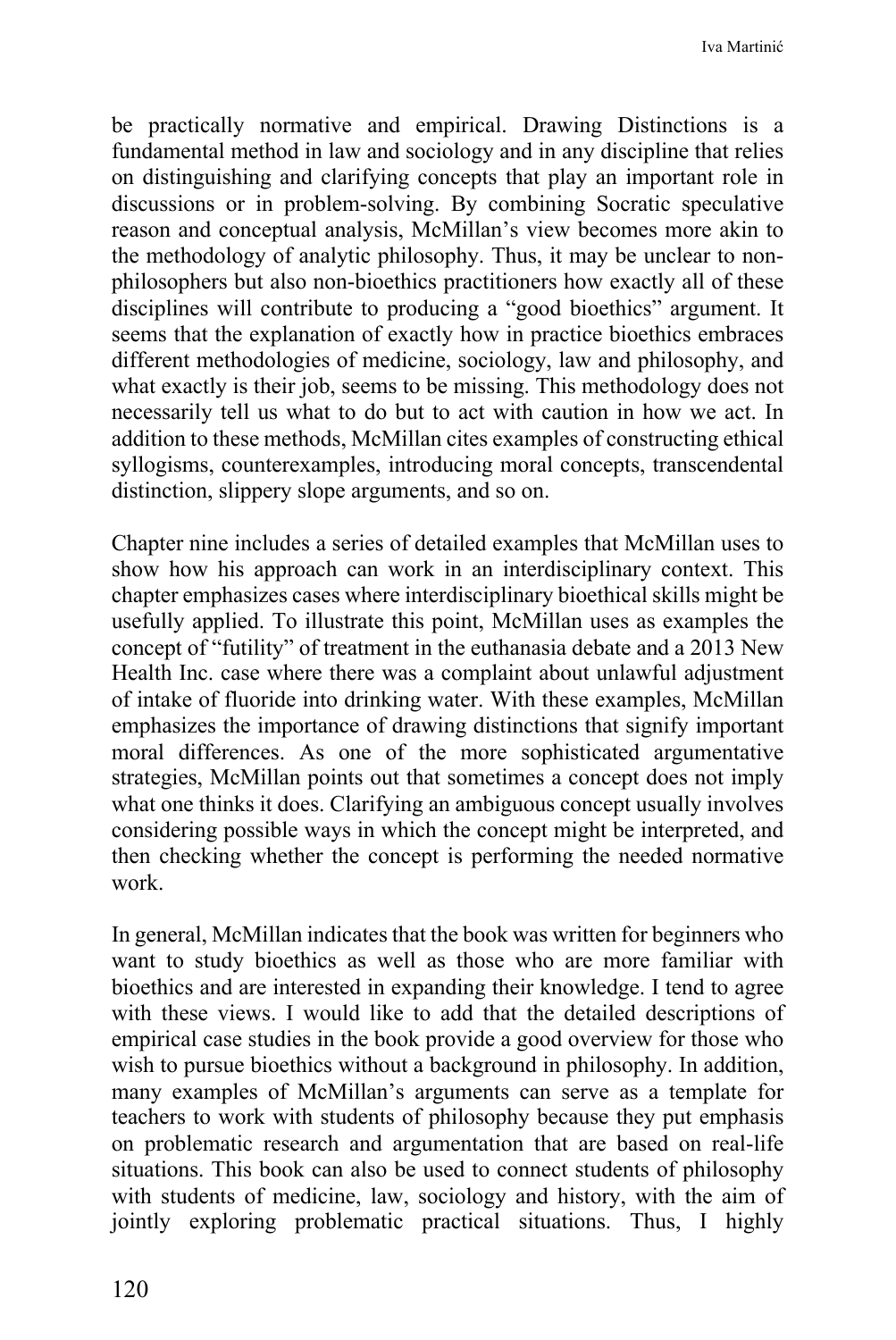recommend it to anyone who is interested in learning more and/or teach about the methodologies of bioethics.